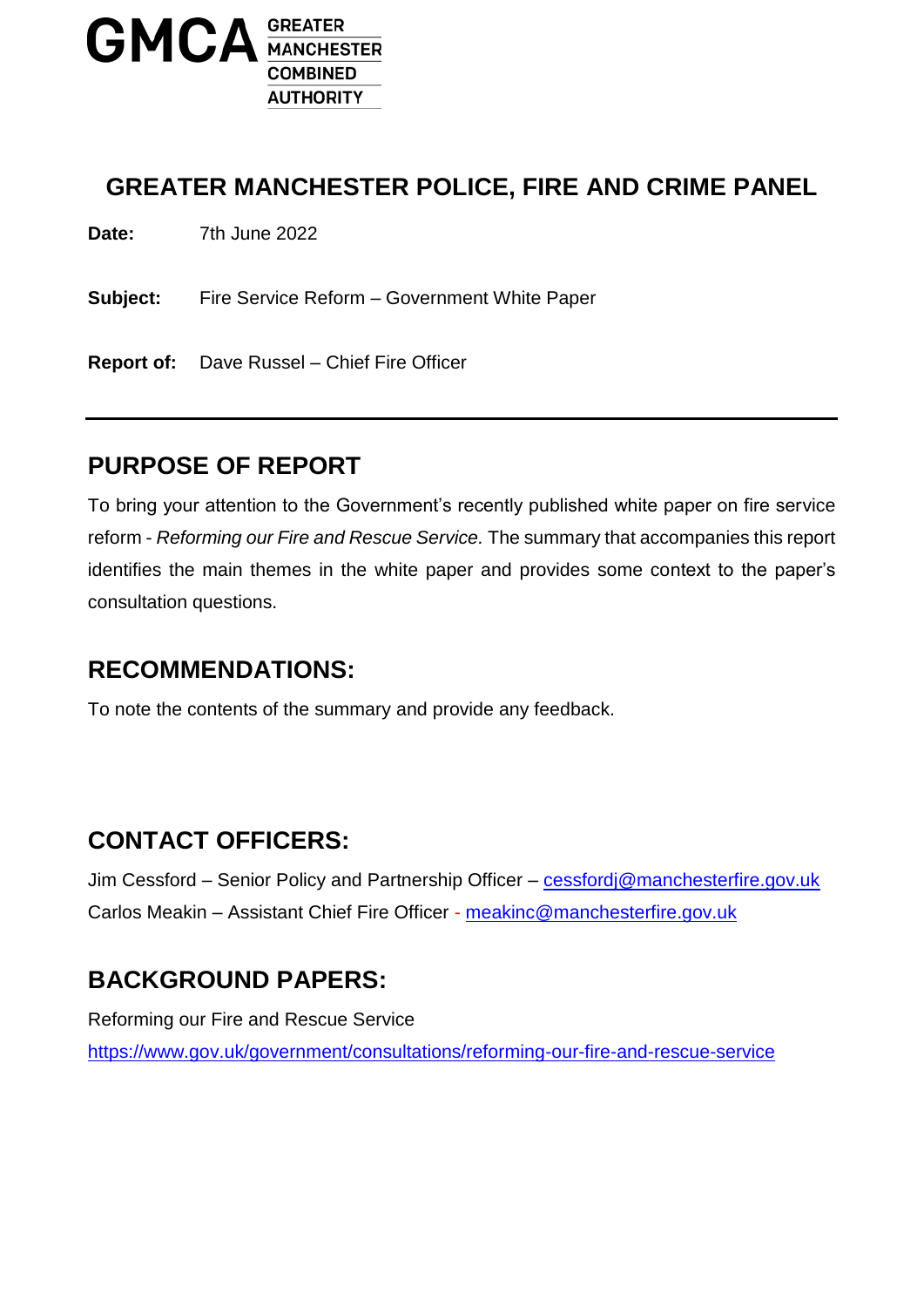# **INTRODUCTION**

- 1. The Government's white paper into fire service reform identifies the future direction of national Fire policy. The paper is in the form of a consultation with 48 questions.
- 2. The consultation closes 26 July 2022.
- 3. The white paper is framed around three themes People; Professionalism; Governance.

## **HEADLINE PROPOSALS**

- 4. The main proposals in the white paper (the Paper) are:
	- a. Fire and rescue services (FRS) should be able to widen the role of their firefighters without national negotiations.
	- b. There are no current plans to remove the right to strike but the Civil Contingencies Act will be reviewed.
	- c. An independent review into the current pay negotiation process.
	- d. Entry requirements for fire officers and a new leadership programme.
	- e. New systems to improve data use and sharing.
	- f. A new central research capability.
	- g. A statutory code of ethics for FRS and a mandatory oath for all employees.
	- h. An independent college of fire and rescue.
	- i. Transfer governance to directly elected individuals such as PCC and mayors.
	- j. Create operational independence for Chief Fire Officers.

## **SUPPORTING INFORMATION**

- 5. The suggestion in the HMICFRS Annual Assessment of Fire and Rescue Services 2021 to remove firefighters' right to strike is not a proposal in the Paper.
- 6. The Fire Brigade's Union has expressed their concern regarding the proposal to reform the current pay negotiation process.